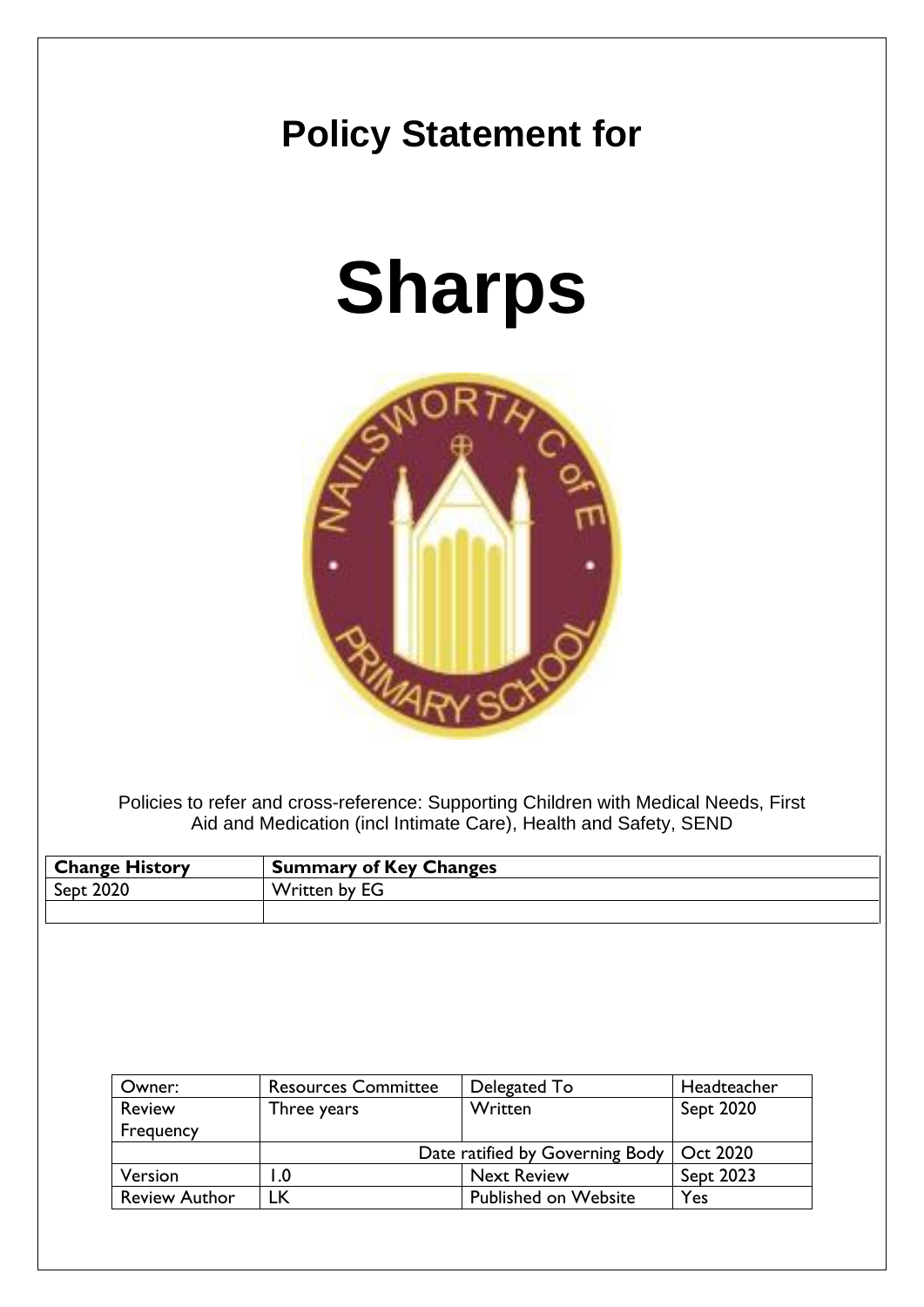Contents:

Definition of Sharps

[Statement of intent](#page-1-0)

- 1. Aims
- 2. [Procedure for handling and disposing a sharp](#page-2-0)
	- 2.1. [Safe disposal of sharps](#page-2-1)
	- 2.2. [Sharps boxes](#page-3-0)
	- 2.3. [Sharps retrieval kit](#page-3-1)
- 3. Sharp injury [process and procedure](#page-3-2)
	- 3.1. [Risk of sharps injury](#page-3-3)
	- 3.2. [Sharps injury](#page-4-0)
	- 3.3. [Measures to prevent sharp injuries](#page-4-1)
- 4. [Training](#page-4-2)

#### <span id="page-1-0"></span>**Definition of Sharps:**

'Sharps' includes objects or instruments which could potentially cut, prick or cause injury. This includes needles, blades or other medical instruments.

#### **Statement of intent:**

Nailsworth C of E Primary School is committed to the health and safety of our staff, pupils and visitors. Ensuring the safety of our school community is of paramount importance to us and this policy reflects our dedication to creating a safe school.

According to the Management of Health and Safety at Work Regulations 1999, employers are required to undertake suitable and sufficient assessment of risks to staff at work. The Health and Safety at Work etc. Act 1974 is the basis of all health and safety legislation and sets out the legal duties with which employers are required to comply.

The law also applies to risks from sharps injuries. The purpose of this policy is to deal with the disposal of sharps and to prevent infection from blood borne diseases.

This policy contains details of the process for the safe handling and disposal of sharps, and what procedure to follow in case of a sharps injury. This policy should be followed in line with the school's Health and Safety Policy

| Owner:               | <b>Resources Committee</b>      | Delegated To                | Headteacher |
|----------------------|---------------------------------|-----------------------------|-------------|
| <b>Review</b>        | Three years                     | Written                     | Sept 2020   |
| Frequency            |                                 |                             |             |
|                      | Date ratified by Governing Body |                             | Oct 2020    |
| Version              | I.O                             | <b>Next Review</b>          | Sept 2023   |
| <b>Review Author</b> | LК                              | <b>Published on Website</b> | Yes         |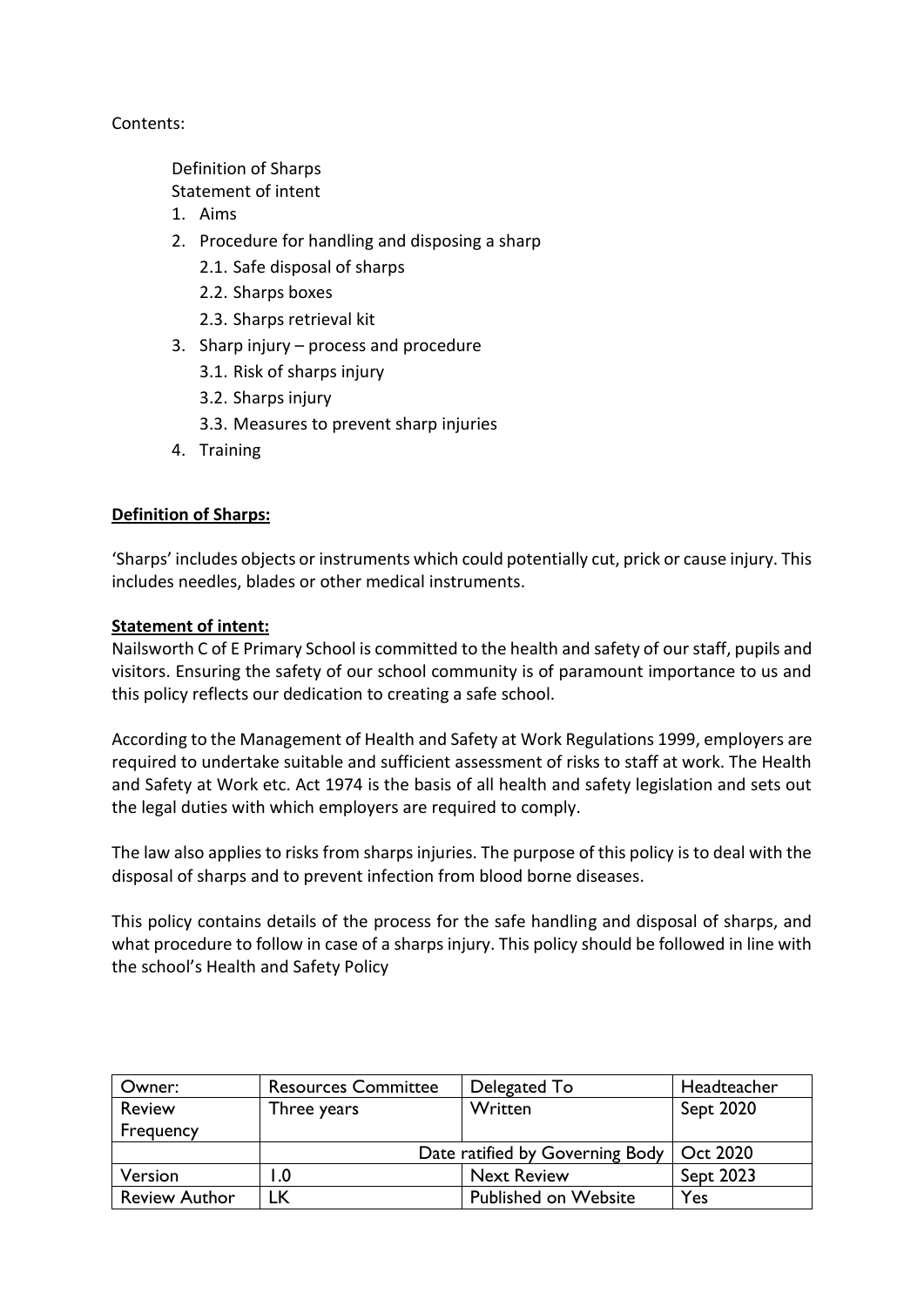### **1. Aims**

Nailsworth C of E Primary School adopts practices that minimise the risk to staff, pupils and others coming into contact with sharps. This policy aims to:

- Protect all pupils and members of staff from the danger of exposure to sharps.
- Establish a procedure around the safe handling and disposal of sharps.
- Ensure all members of staff are aware of how and where to dispose of sharps correctly.
- Make members of staff aware of sharps injury and the procedure to follow in the event of an injury.

#### <span id="page-2-0"></span>**2. Procedure for handling and disposing of a sharp**

Where a sharp is found and must be disposed of, it is good practice for all children to be moved away from the area in order to prevent accidental injuries. If an individual finds a needle/syringe, they are required to:

- Guard it and get help from the school office via telephone or by sending a staff member/pupil to request for the sharps retrieval kit.
- Check the surrounding area carefully to ensure that no other syringes/needles are in the vicinity.
- Ensure that there is adequate space to observe the sharp.
- Place a cone or box on top of it to prevent anybody else (especially children and young people) from finding it.
- Ensure that it is handled safely by using protective gloves, never bare hands.
- Make sure that they are not barefoot or wearing sandals/open shoes, as injury may occur if the needle is dropped on feet.
- Handle only one item at a time. Where there are multiple sharps, they should be carefully separated using a stick or implement. They should not be flicked or picked up casually with a grabber.
- Handle the needle/syringe using a pincer tool and place it into the sharps box.
- Inform the appropriate staff, particularly the head teacher, school office and cleaners.
- Log the incident with details of when and where the sharp was found.
- (Where the individual is a pupil), inform the nearest staff member and never touch the object.

#### <span id="page-2-1"></span>2.1 Safe disposal of sharps

• Ensure that any sharps are disposed of quickly and safely. An item must not be discarded in a manner to cause injury to others.

| Owner:               | <b>Resources Committee</b>      | Delegated To                | Headteacher |
|----------------------|---------------------------------|-----------------------------|-------------|
| <b>Review</b>        | Three years                     | Written                     | Sept 2020   |
| Frequency            |                                 |                             |             |
|                      | Date ratified by Governing Body |                             | Oct 2020    |
| Version              | $\mathbf{0}$ .                  | <b>Next Review</b>          | Sept 2023   |
| <b>Review Author</b> | LK                              | <b>Published on Website</b> | Yes         |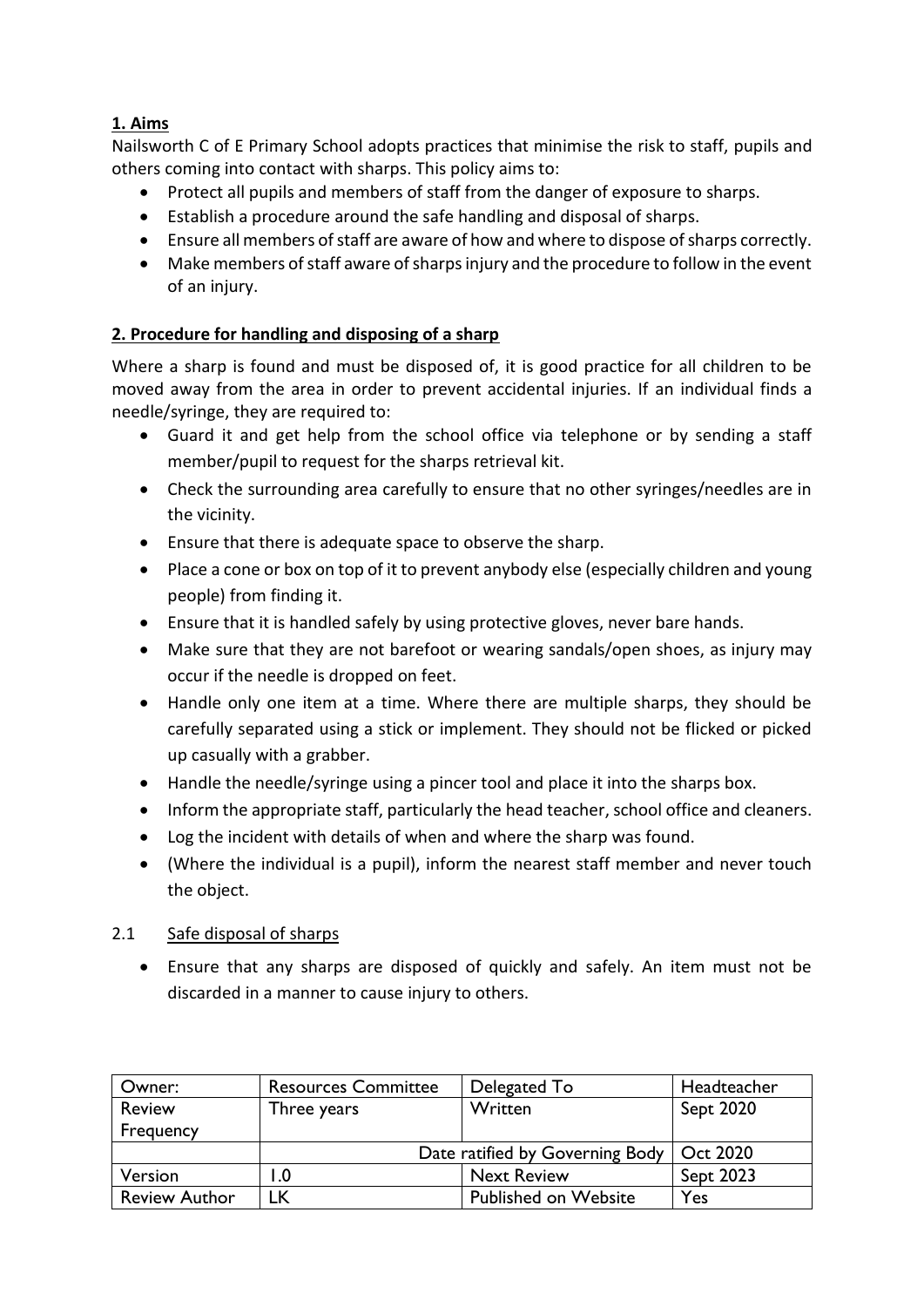- The user of the sharp object is responsible for disposal of it themselves and must not hand it to anybody else for disposal. It should not be passed from hand to hand.
- The individual should wear gloves while picking up discarded needles.
- Sharps are to be held in the centre of shaft to prevent injury.
- The sharps box should be taken to the needle and not vice-versa.
- Used syringes/needles must not be re-sheathed by hand before disposal.
- All sharps must go directly into a sharps bin. Wherever appropriate, a sharps bin must be provided.
- Report any needle stick injury as soon as possible and seek medical attention.

#### <span id="page-3-0"></span>2.2 Sharp boxes

- Sharps should be discarded straight into a sharps box, which complies with British Standard 7230.
- The boxes should be marked 'Danger: Contaminated Sharps' and 'Destroy by Incineration'.
- They must be kept off the floor and out of the reach of children.
- They are to be located in the School Office.
- Sharps boxes must not be filled above the designated fill line on the outside of the box.
- Once filled, boxes must be sealed immediately and removed by a clinical waste contractor or a specialist collection service.

#### <span id="page-3-1"></span>2.3 Sharps retrieval kit

This should include:

- Non-powdered vinyl or latex-free CE marked disposable gloves.
- Retrieval tools to avoid handling the needle such as tongs/litter picker, dustpan and brush, etc.

#### <span id="page-3-2"></span>**3.Sharps injury – process and procedure**

#### <span id="page-3-3"></span>3.1 Risks of sharps injury

According to the Health and Safety Executive (HSE), a sharps injury can potentially cause infections such as blood borne viruses (BBV) including Hepatitis B (HBV), Hepatitis C (HCV) and the human immunodeficiency virus (HIV).

| Owner:               | <b>Resources Committee</b>      | Delegated To                | Headteacher |
|----------------------|---------------------------------|-----------------------------|-------------|
| <b>Review</b>        | Three years                     | Written                     | Sept 2020   |
| Frequency            |                                 |                             |             |
|                      | Date ratified by Governing Body |                             | Oct 2020    |
| Version              | $\mathbf{0}$ .                  | <b>Next Review</b>          | Sept 2023   |
| <b>Review Author</b> | <sub>-</sub> K                  | <b>Published on Website</b> | Yes         |